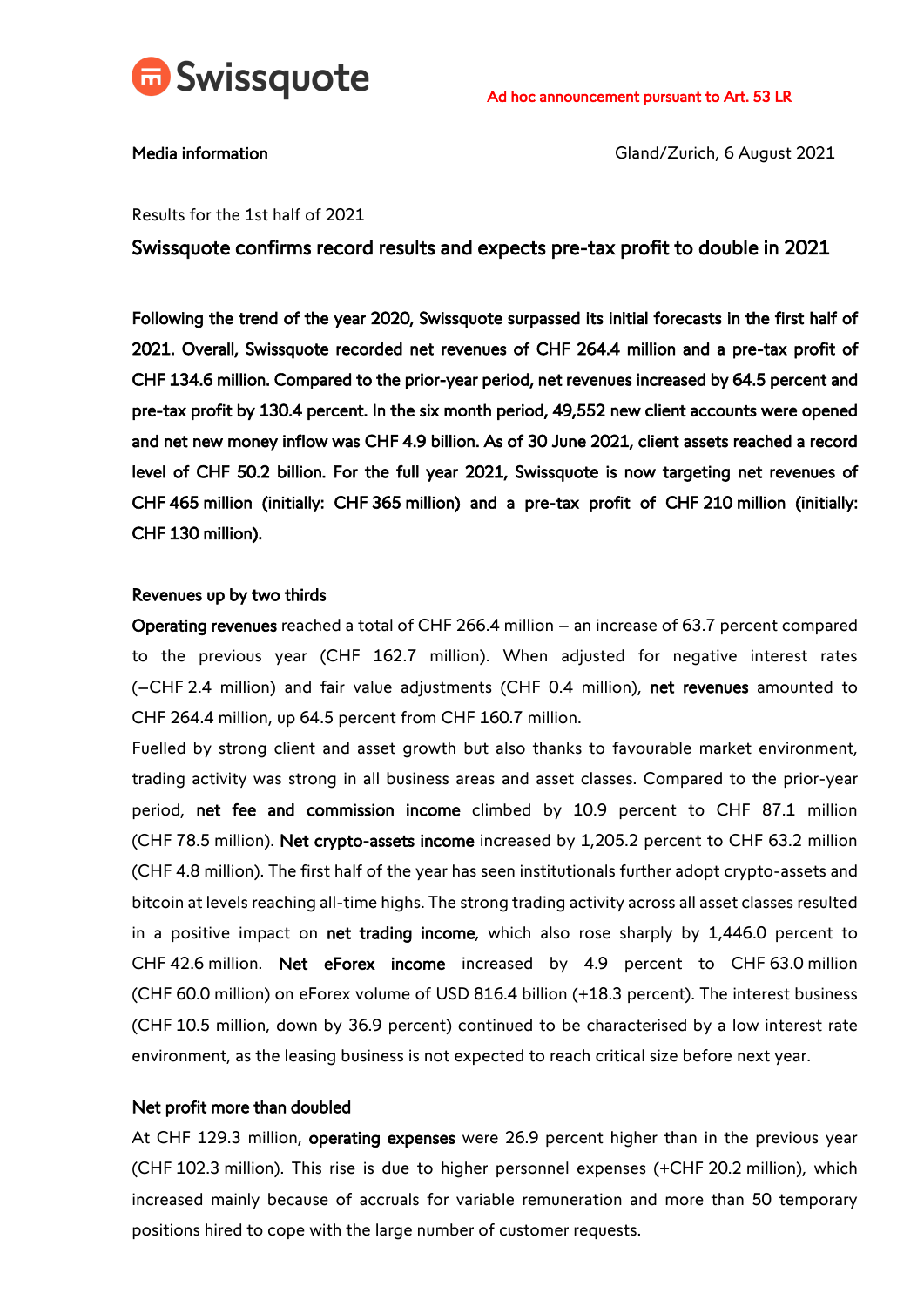

Pre-tax profit rose by 130.4 percent to CHF 134.6 million (CHF 58.4 million), while the pre-tax profit margin reached 50.9 percent (36.4 percent). At CHF 116.4 million (CHF 50.4 million), net profit was up 130.9 percent year-on-year, with a net profit margin of 44.0 percent (31.4 percent). The Basel III capital ratio is now at 24.3 percent (20.8 percent, +16.8 percent). Total equity increased by 32.2 percent to CHF 544.0 million (CHF 411.4 million).

# New record high level of client assets

The net new money inflow hit a new record and came in at CHF 4.9 billion (H1 2020: CHF 3.0 billion). More than 40 percent of this purely organic growth was achieved with international customers. With the combination of positive markets, client assets grew by 50 percent to CHF 50.2 billion (CHF 33.5 billion). At the same time, the average deposit per customer continued to increase to CHF 109,265 (+29.3 percent) confirming Swissquote's position as a partner of choice for mass affluent customers.

# Expansion of multi asset class offering

In the field of crypto-assets, Swissquote continued to enlarge its offering for retail and institutional customers. With more than 20 cryptocurrencies and CHF 1.9 billion in crypto-assets under custody, Swissquote is the bank with the most comprehensive offering in Switzerland and in Europe. On 1 August 2021, the new Federal Act on the Adaptation of Federal Law to Developments in Distributed Electronic Register Technology (DLT Act) fully entered into force in Switzerland. This law increases legal certainty and makes Switzerland a pioneer country in the field of cryptoassets and blockchain technologies.

### Continued strategy of partnerships

As of 1 January 2022, Luzerner Kantonalbank (LUKB) will be Swissquote's exclusive distribution partner for mortgages. The two banks have already been in a partnership since May 2021 for the distribution of actively managed certificates. In the medium term, both partners aim to seek further opportunities for strategic cooperations.

### Yuh: the new digital finance app

On 11 May 2021, Swiss mobile finance history was written when Swissquote and PostFinance launched the new digital finance app "Yuh". The 20,000-active customer mark was reached two months after launch and growth continues as planned. Swissquote is very proud of this success, as well as of the overwhelmingly positive reception of the new app.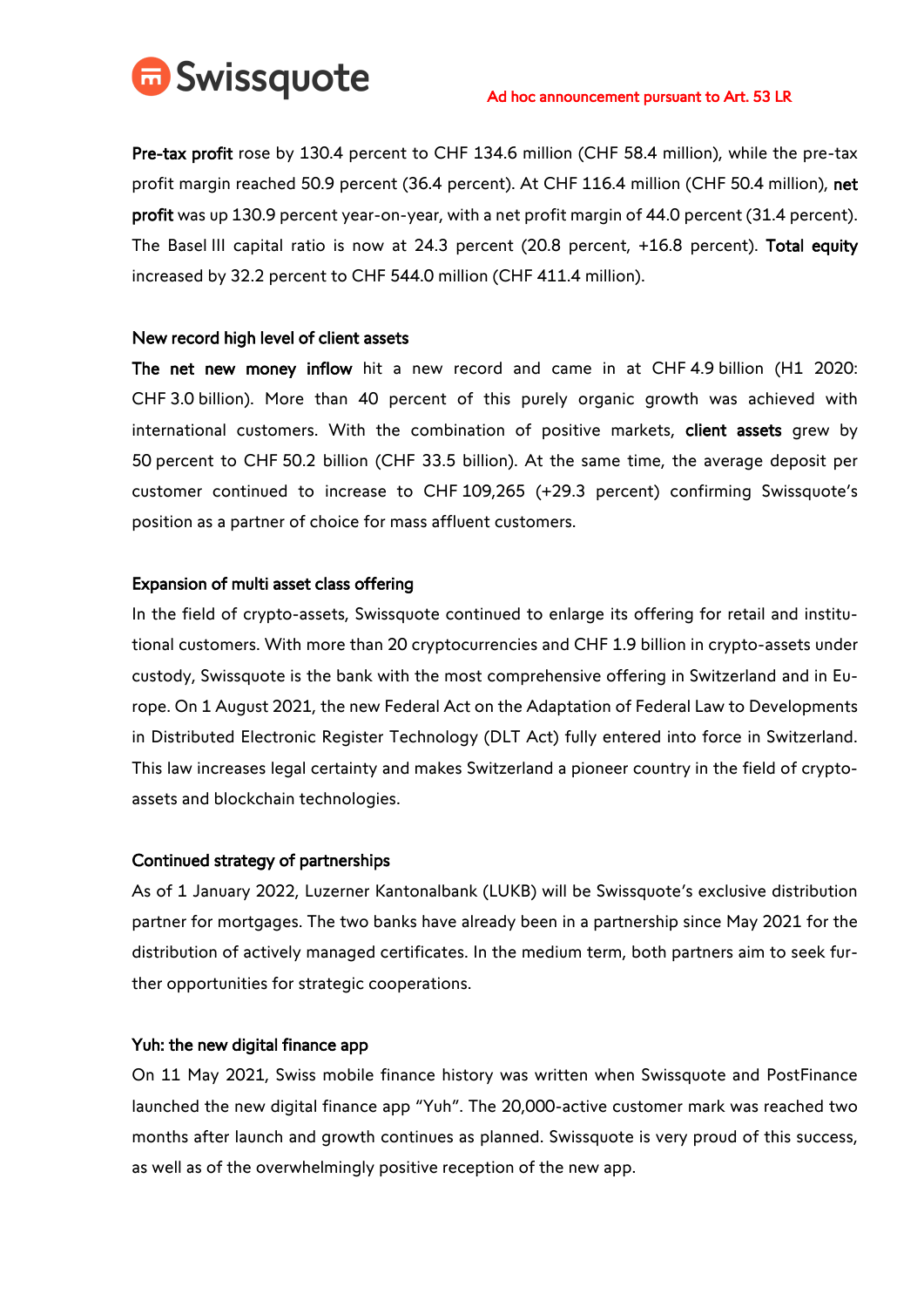

The complete financial report for the 1st half of 2021 is available at:

[https://www.swissquote.com](https://www.swissquote.com/) - Company/Investor Relations/Financial Reporting

# Swissquote – The Swiss Leader in Online Banking

As a leading provider of online financial services, Swissquote offers innovative solutions and analysis tools to meet the wide range of demands and needs of its clients. As well as various online trading services, the user-friendly platform also provides solutions for Forex, Robo-Advisory, Leasing and Mortgage. In addition to a low-cost service for private clients, Swissquote also offers specialised services for independent asset managers and corporate clients. Swissquote Bank Ltd holds a banking license issued by its supervisory authority the Swiss Federal Financial Market Supervisory Authority (FINMA) and is a member of the Swiss Bankers Association. Its mother company, Swissquote Group Holding Ltd, is listed on the SIX Swiss Exchange (symbol: SQN).

# For further information

Marc Bürki, CEO Swissquote Group Holding Ltd / CEO Swissquote Bank Ltd Tel. +41 22 999 98 50, mobile +41 79 413 41 45 marc.burki@swissquote.ch

Nadja Keller, Assistant to CEO / Media Relations Manager

Tel. +41 44 825 88 01, nadja.keller@swissquote.ch

# Agenda 2022 – Corporate events

- 17.03.2022 Presentation of full year 2021 results
- 06.05.2022 Ordinary General Meeting

# Agenda 2021 – Investor Relations events

- 15./16.09.2021 Investora, Zurich-Stettbach
- 24.09.2021 Baader Investment Conference 2021, Munich
- 04.11.2021 ZKB Swiss Equity Conference, Zurich
- 16.11.2021 Credit Suisse Equity Forum Switzerland, Zurich